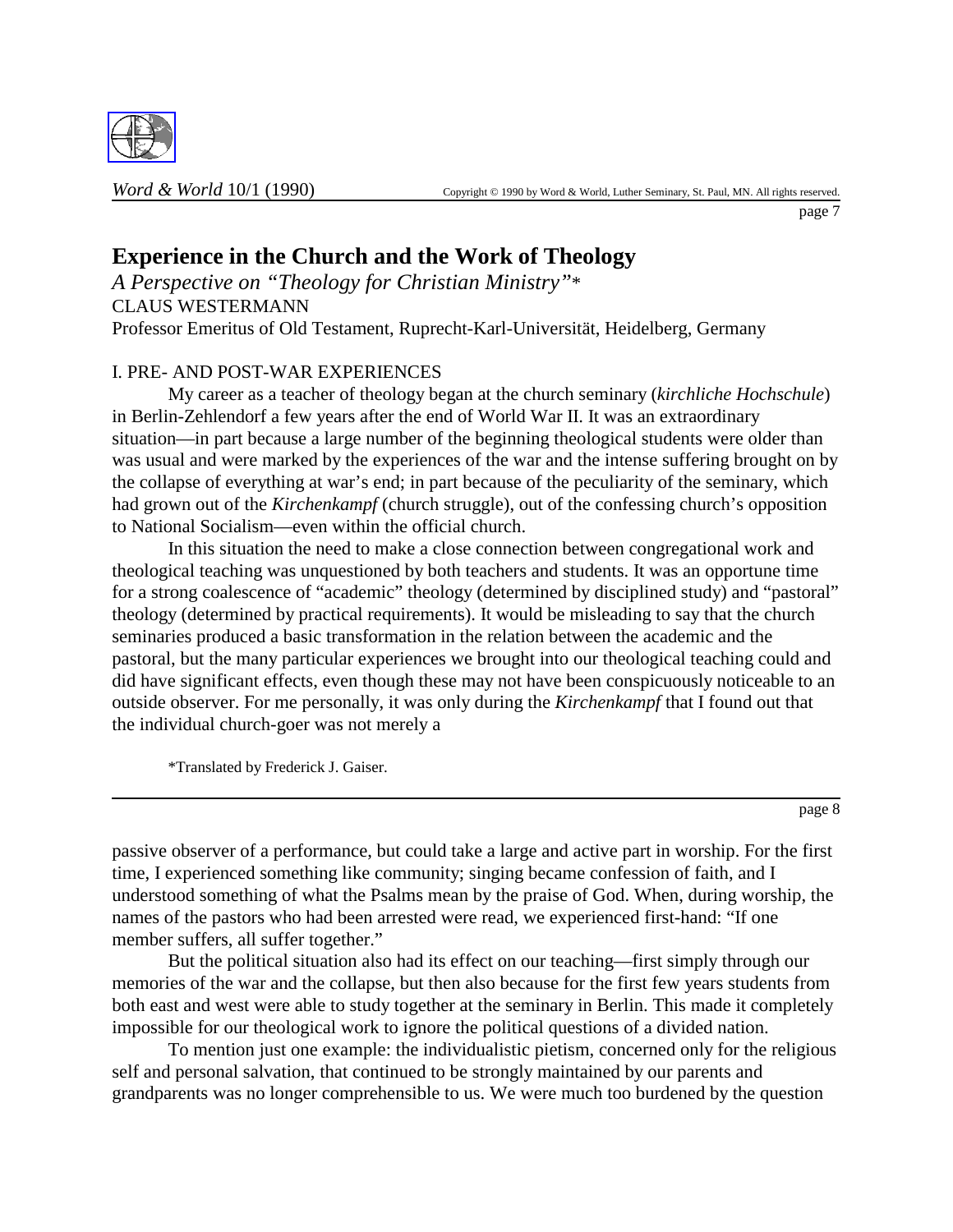why we as Christians had not been able to resist more firmly the rise of National Socialism. Shouldn't we have been able to stand up against it, in the name of God, at the outset? A church and a theology which desired only to remain private was no longer possible for us.

### II. THE REDISCOVERY OF THE OLD TESTAMENT

This change meant that after the war the Old Testament took on a greater significance in our seminaries and university theological faculties, a significance which it had never previously enjoyed to the same degree. This is when the German church realized what had happened when the Old Testament lost its importance for the church. The political leadership of our country had demanded that the Christian churches separate themselves from the Old Testament; one group—the German Christians, with their *Reichsbischof* Ludwig Müller—was prepared to accept this governmental requirement. It was not so far-fetched! At the beginning of the century the well-known theologian Adolf von Harnack had already demanded that the church give up the Old Testament as part of the Bible.

When the state demanded this, we should instead have begun to pay attention to the message of the prophets. Israel's prophets raised accusations against the kings when these acted unjustly, against the will and the commandments of God. But the prophetic message had almost totally lost its significance for the church. There were almost never sermons on texts from the prophetic books. These texts never came up in religious instruction. The congregations heard from the prophets in worship in virtually only one connection: to announce the coming of the Messiah. That was seen as their only meaning for the church. This is the primary reason that only a very few people resisted in God's name during the Third Reich: the Christian church had silenced the prophets.

The state's demand that we renounce the Old Testament as the Bible of the Jews became an occasion for us young theologians to do intensive work on this book. We were sent to a practical seminary (*Predigerseminar*) which had students from both camps. The Old Testament was hotly contested in our discussions. Was it worth it to stand up for this book as an integral part of the Bible and thereby to bring suffering upon oneself?

In these discussions we made a genuine discovery. For we had come out of a

page 9

tradition in which the Old Testament, if not totally ignored, was largely reinterpreted from the perspective of the New Testament or of dogmatics. That the Old Testament had something to say on its own was not recognized. We got some help at first from a book by the Swiss theologian Wilhelm Vischer, *The Witness of the Old Testament to Christ*; but its Christian reading of the Old Testament texts went so far that it left the Old Testament itself with little to say. In the same way, the Old Testament sections in Karl Barth's *Church Dogmatics* sometimes deviated so far from what the text said that it was of no help. So, we were left to our own meager knowledge and the contradictory comments of various interpreters. None of us had received a solid basis for the interpretation of Old Testament texts during our theological studies. I still remember passionate discussions about the understanding of the psalms. I think our naivete helped us in the process.

The question of creation provides a model for the changes that were occurring in those days. I remember reading a book on creation written by a dogmatician. The Bible, i.e., what the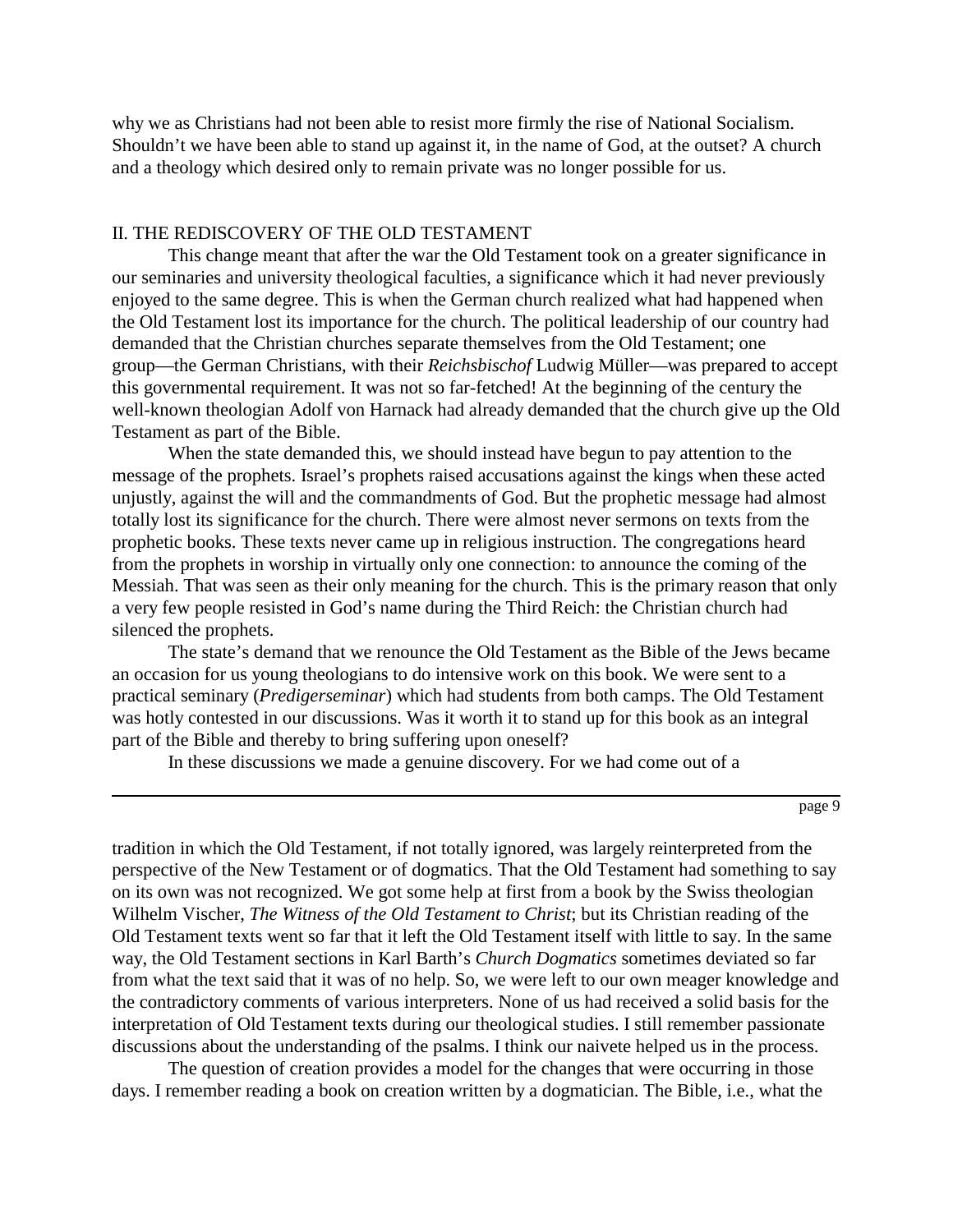Bible says about the creator and creation, was never mentioned. To the theologians of that generation the Bible had nothing more to say about creation and the creator; the dogmaticians knew better about those things. That is why, although the Christian churches retained their confession, "I believe in God, the Creator...," this confession no longer meant anything to them. They had capitulated to the natural sciences without a fight. The origins of the world and of the human had become the province of science; theologians had nothing more to contribute to the conversation. Existentialism also played an important role in that regard. Theologians wanted to center everything on the human being and the human relationship with God.

But in the middle of all that we discovered that if we wanted to hold on to the whole Bible, Old Testament and New, we could only do that by believing in a God who holds *everything* in his hands—where "everything" includes the entire creation and encompasses both beginning and end. For to speak of God means to speak of the whole.

And precisely what fascinated us in our rediscovery of the Old Testament was the realization that the God of the Bible is involved with all of reality. If this is true, then speaking about God as creator takes on a new meaning. The old controversy—Which is right, the Bible or the natural sciences?—had been doomed from the beginning; in a changed world it made no sense any longer. As I, along with several others, asked myself whether the Old Testament really is a necessary part of the Christian Bible, I discovered step by step that the Old Testament actually does have to do with the whole world, the whole of our reality. For it tells a story that leads from the beginning to the end, one in which everything that exists has its part, simply because everything is God's creation. The question is no longer how the world and the human race came into being (the biblical wisdom tradition, especially in Ecclesiastes, speaks emphatically about the limitations of our ability to comprehend these matters); the question is whether we understand ourselves in the present moment as creatures of God and whether we understand the world in which we now live as God's creation.

The theological recognition of what the Bible means when it speaks of creation and creator has a direct effect on the preaching, the instruction, and the activity of every congregation. If it is now within human power to destroy the human race and

page 10

the planet earth, then to speak of God only makes sense if what the Bible says is true—that God is the creator and Lord of the cosmos.

But then our talk about God as creator of humankind must also change. To understand it, we must pay attention to the whole creation story. Only as a whole can it tell us what is meant by the creation of the human. It is not enough to say that the creator produced a man and then a woman. Much more belongs to human creation—the environment in which God places them; the nourishment and foodstuffs God makes available to them; the work God gives them (in the commission to till and keep the garden—a move toward civilization); the community of man and woman, which requires language—and all of this encompassed within the relationship between people and God. Only then do we have a true human being, the true creature of God. That is how the whole Bible speaks about people. It knows nothing of an abstract human; we are human only in the concrete relationships which constitute our lives.

III. THE LANGUAGE OF THE BIBLE: THE BIBLE TELLS A STORY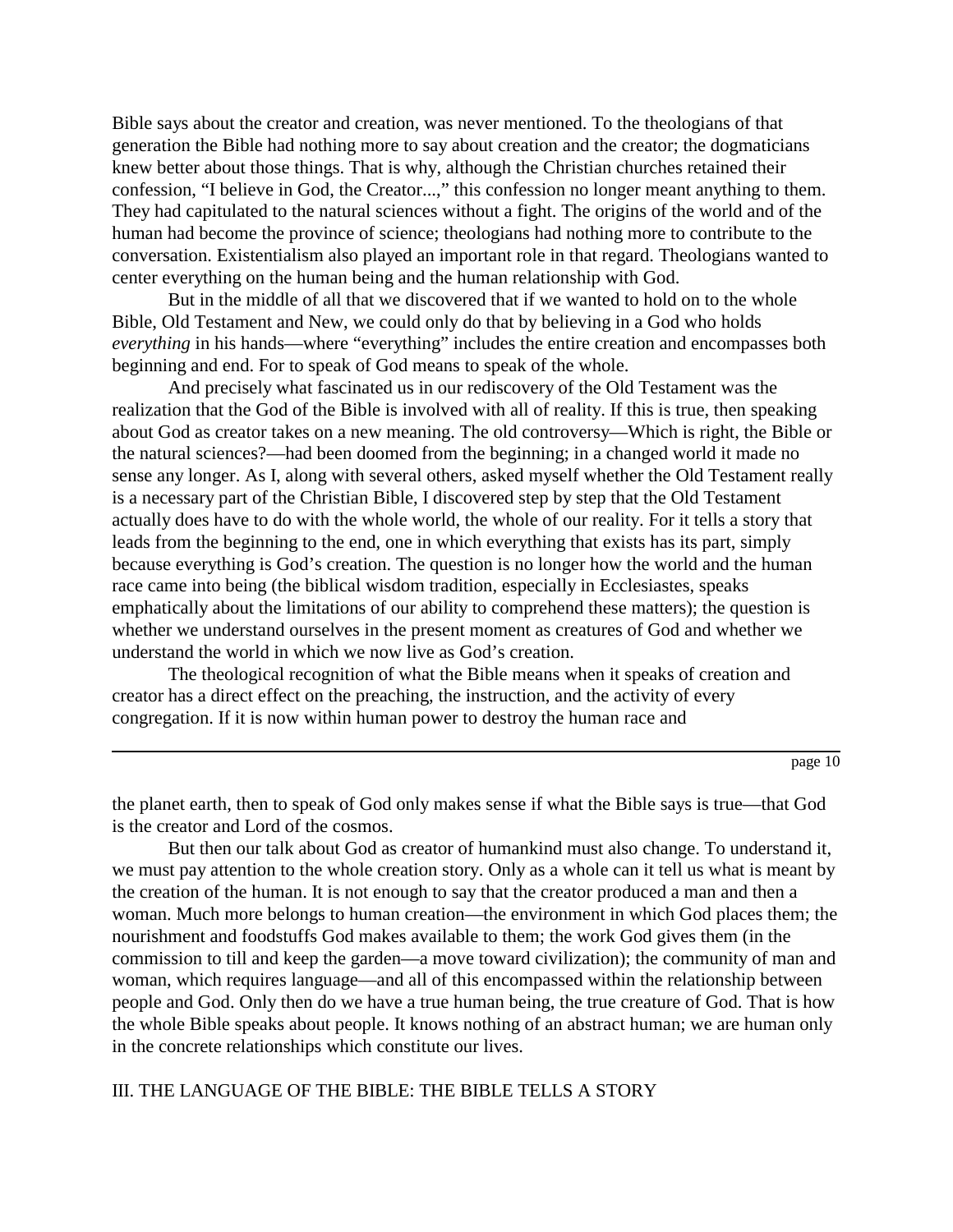We have still never succeeded in bridging the gap between the language developed and employed in academic circles and the language of everyday people. During the days when I was newly discovering the Old Testament and becoming acquainted with the many different kinds of language in the biblical books, I made an observation which opened up many things for me: the language at the beginning of both the Old and New Testaments is simple; it is the language of simple narration. Later on, the language becomes more difficult, more complex; it becomes characterized more by thoughts than by events. It occurred to me that elementary speech in the Bible is narrative. That observation was confirmed by experiences made during the hard years of the war. In a book about his life as a Russian prisoner, *Unwilling Journey*, Helmut Gollwitzer, a leading theologian of the Confessing Church, tells how again and again he was asked by his fellow prisoners of war to tell stories and how the unbearable conditions of the camp were alleviated by this narration. I remember guard duty on a bitterly cold night near Kursk when I related half the story of the Old Testament. The short, simple narratives of both Old and New Testaments have an elementary character. It is impossible to exhaust the expressive power of these stories. They say something new, something never before discovered, in every different situation.

The hard post-war years after the collapse brought many new experiences. The Berlin newspapers listed every morning the names of those who had starved or frozen to death. But when, as it sometimes happened, someone was saved from starvation by an act of charity, that was told and retold. The Gospel accounts of the feeding miracles took on a new reality for us. We saw that these stories could only be understood by hearing them alongside the stories of the rescue of God's wandering people in the wilderness. This made me realize that the Bible speaks about bread in different ways: on the one hand, the bread which blesses; on the other hand, the bread which saves. The Lord's Prayer speaks of our daily bread, given by God as part of his blessing of creation. But the narratives, where it is a matter of life and death, speak of saving bread. Through such experiences it became clear to me that it was necessary to distinguish between the saving and the blessing work of God,

page 11

and that both had a necessary place in the story of God's dealings with people. If Christian churches would recognize and pay attention to this distinction, those who daily enjoy the bread of God's blessing would surely think more about those for whom a piece of bread can mean deliverance from impending death.

Like the narrative, the cry or call (*der Ruf*) also has great significance in the language of the Bible. A recurrent sentence in the Abraham stories is this: "And he called on the name of the Lord." Characteristic of the cry, in contrast to normal speech, is first that it calls across a distance and second that it is always reactive. Something must precede the cry—whether it's the cry of need or the cry of joy. I have noticed, as have many others, that in situations of greatest stress, in moments where survival is the issue, people speak only in short principal sentences. There are no dependent clauses! In these situations, language approaches the exclamations of the earliest human speech. In conversation with someone else who had made the same observation, we realized that elementary situations give rise to elementary speech.

This observation afforded me a new entry into the Psalms. I noticed that the prayers of the Psalter are different than our prayers. The two primary types of psalms are psalms of lament and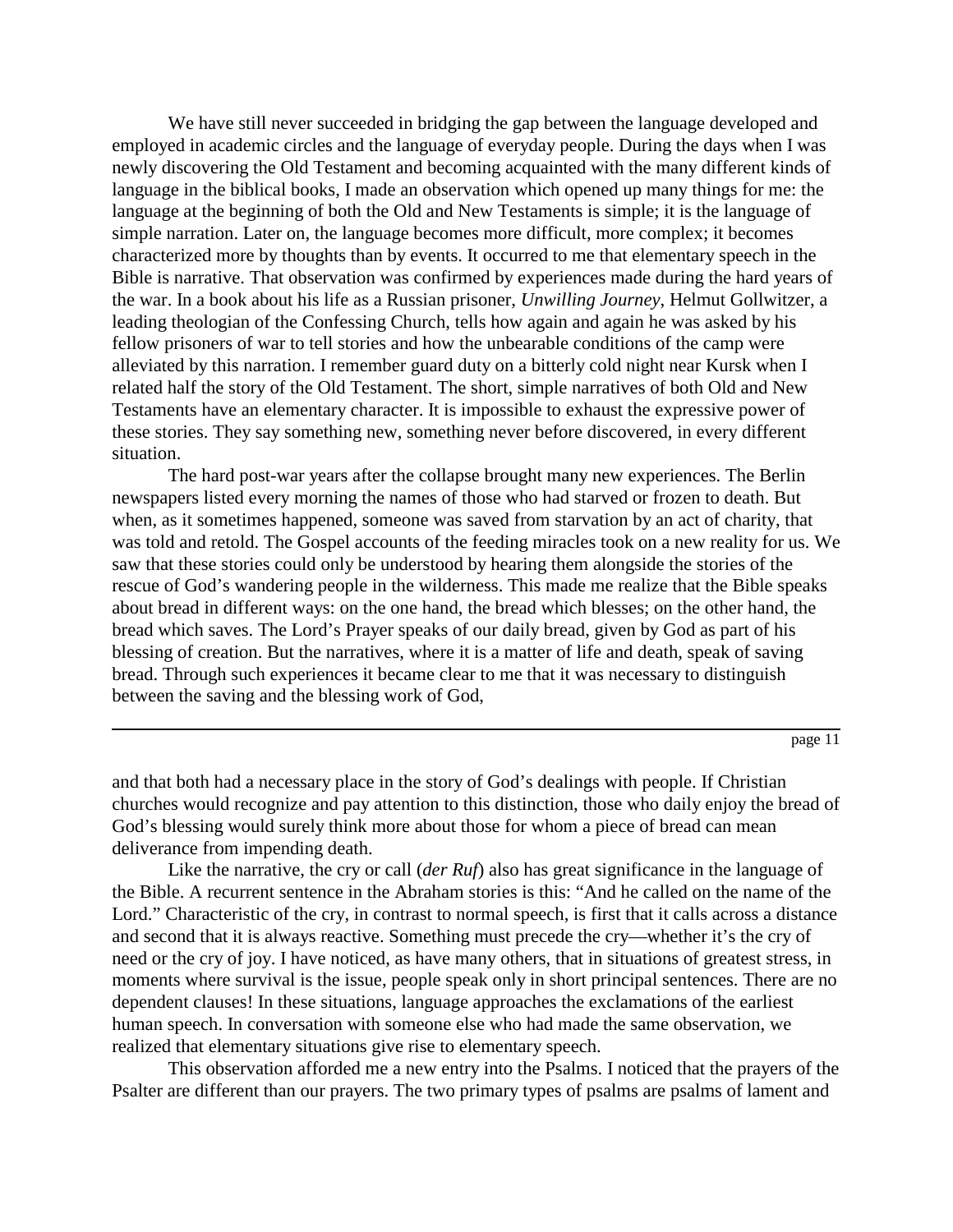psalms of praise—cries out of the depths of distress or joyful shouts of one rescued from such distress. Our prayers, however, are far removed from these elementary cries to God. The crisis of prayer in our day, when so many people perceive and say that they can no longer pray, is related to our loss of this elementary character of the cry to God. One cannot understand what the Bible says about prayer without beginning with the Psalter's distinction between cries of lament and cries of praise. (In the historical books of the Bible, we hear *two* prayers by only one of Israel's kings—one is praise, the other is lament!) The division of the Psalter into lament and praise certainly means more than the fact that these two types exist. Lament and praise characterize a journey that goes over the heights and through the depths. These psalms portray the rhythm of life, the movement of every human life between joy and suffering—a rhythm like that of breathing. Perhaps this recognition, won from the texts of the psalms, can restore the meaning of prayer for some who have long since given up on it. This rhythm, which every person knows, can bring connectedness and thereby meaning to life.

In contrast to the elementary forms of speech found in the narrative and the cry, the Bible contains also a form of speaking characterized rather by thought, the language of reflection. This is sometimes introduced, "When I consider..." (Job 23:15). It is easy to understand that for many these reflective elements in the Bible, which ascribe meaning to events, are more important than the events themselves. For example, many regard the Gospel of John as more important than the three Synoptic Gospels, because John's reflective contents—the meaning he gives to events—appear to be more weighty. It is of utmost significance that in biblical exegesis and in all theological endeavors a clear distinction be made between texts with an event structure and texts with a reflective structure. For as a whole, the Bible tells a story; its basic framework is shaped by the events which move from a beginning to an end. Texts with a thought structure—reflections and meanings—are, without exception, to be understood in relation to this basic framework.

page 12

#### IV. BIBLICAL THEOLOGY

The material of the previous section related to the Bible as a whole and can only be understood in that connection. A new theological task, seen today in many places, is the search for a so-called biblical theology, a theology that ties together Old and New Testaments. The situation is different, of course, in different parts of the church. As far as I can tell, the English-speaking churches had always given a greater significance to the Old Testament than the German-speaking churches. Among the latter, it was regularly the case that worship, sermon, hymns, and prayers all had their basis only in the New Testament. If one asked what the Bible had to say about the state, the answer was sought only in the New Testament. Although it was and is claimed that the Christian Bible consists of both Old and New Testaments, in reality it was and is only the New Testament that is granted biblical authority. It was only the *Kirchenkampf* that brought a partial change. In addition, the post-war concern for reparations to the Jews has kindled a growing interest in the "Old Testament" as the Bible of Israel—the Hebrew Bible. This interest continues to grow and has effected considerable rethinking. And now—finally—there is serious consideration given to the Jewish interpretation of the Torah.

"Biblical theology" (for several years the Neukirchener Verlag has published a *Jahrbuch für Biblische Theologie*) asks, from several perspectives, what connects Old and New Testament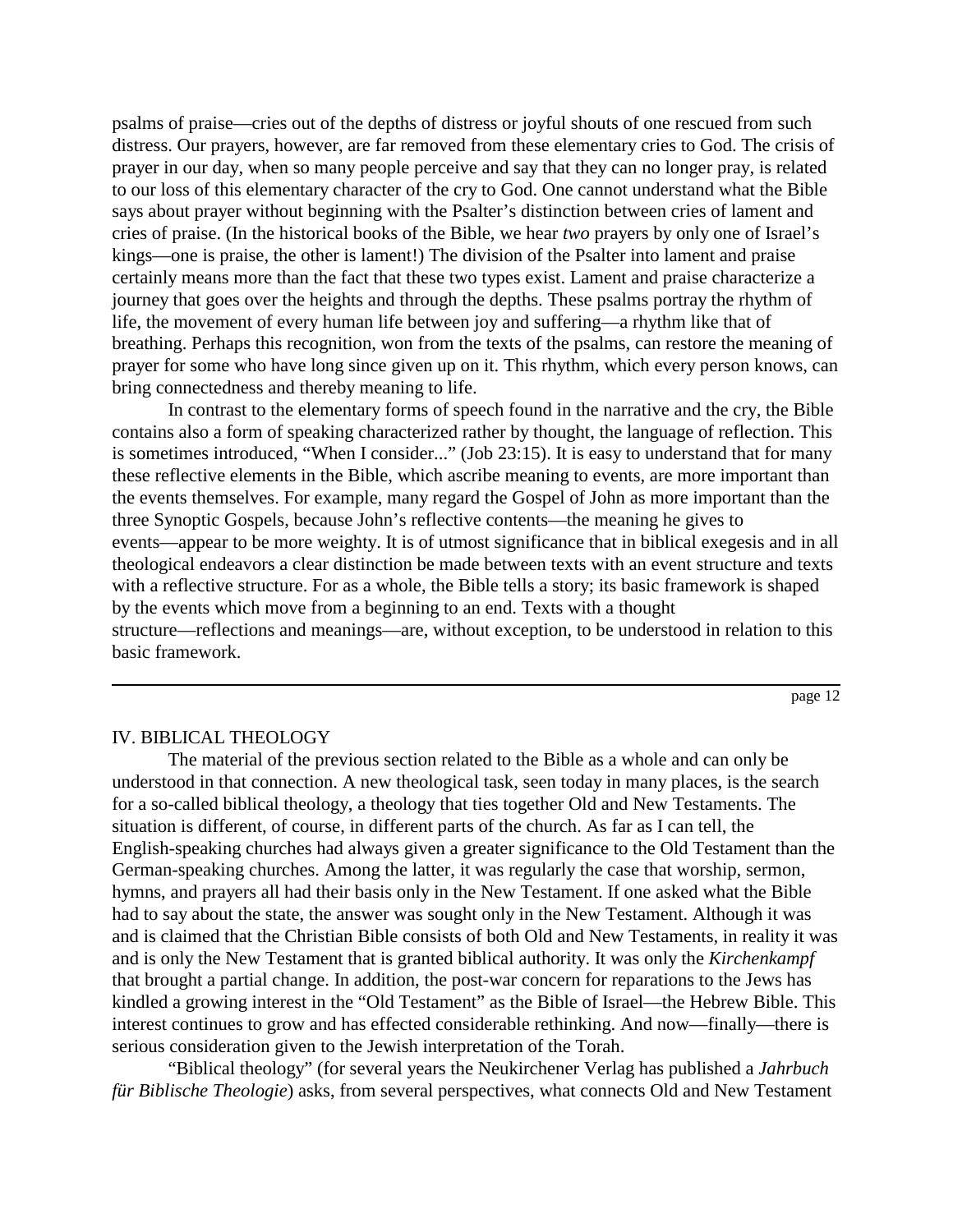and what distinguishes them. It becomes clear once more that if we say Jesus Christ is the middle of time, then we also have to ask about the whole whose middle he is; the middle can only be determined by seeing the whole. We see again the significance of the simple fact that the Bible—Old and New Testaments together—relates a story which leads from beginning to end, from the creation of the world to its ending, and that this story has to do with the whole world and the whole human race. And then it goes without saying that God, the Father of Jesus Christ, is concerned with everything in all its fullness, with the entire creation and all of human history, with the smallest and the greatest.

#### V. WISDOM

Only in my later years have I seriously occupied myself with the wisdom tradition; I deeply regret not having done this much sooner. These books remain almost unknown; apart from a few specialists, almost no one regards them as worth reading or of any importance whatsoever. But we need to ask in what ways precisely this material can be made accessible for a "pastoral theology." No book of the Bible speaks so abundantly and so thoughtfully about human beings and human affairs as Proverbs. Nowhere else are we shown how wit and humor belong to human speech, how observation and experience of the beautiful and the difficult take on a linguistic form which is transmitted from parents to children as a precious tradition. Such proverbs assume the activity of God in the reality they describe.

What is said here about humans (and also about God) corresponds in part to the wisdom of other peoples—not only, as has long been recognized and taught, to the wisdom of Egypt and Mesopotamia, but also to the wisdom sayings of various pre-literate peoples throughout the earth. Exhortations to help the poor, the hungry, the oppressed, and the victims of injustice, for example, occur in all proverbial collections—biblical, Egyptian, Sumerian, and Akkadian, in African, Batak, and

others. All proverbs urge discretion and warn against people with no self-control. We also find proverbs which correspond to the command to love the enemy.

The Proverbs preserve human experiences and observations which can be made anywhere, but the words become meaningful here where they seek to say something particular to the person being addressed: "Human breath is the lamp of the Lord, searching all his innermost parts" (Prov 20:27, author's translation); "As no two faces are ever alike, unlike, too, are the hearts of men" (Prov 27:19, *Jerusalem Bible*); "Light is sweet, and it is pleasant for the eyes to behold the sun" (Eccl 11:7).

The book of Proverbs also bears witness to the fact that there is much more agreement between the Old Testament and the New than has previously been seen or admitted. About 80-100 sayings from Proverbs turn up again in the Synoptic Gospels as words of Jesus. Jesus took these from the proverbial wisdom of his people. As a child or young man he heard them from the ordinary people among whom he lived, and later he inserted them into his preaching. There are also several parables and a few brief narratives (e.g., the infertile fig tree) which grow out of maxims.

In the wisdom literature as in the narratives of the primeval history, the Bible participates in a humanity which is common to all people. As a part of the Bible, wisdom serves to bring